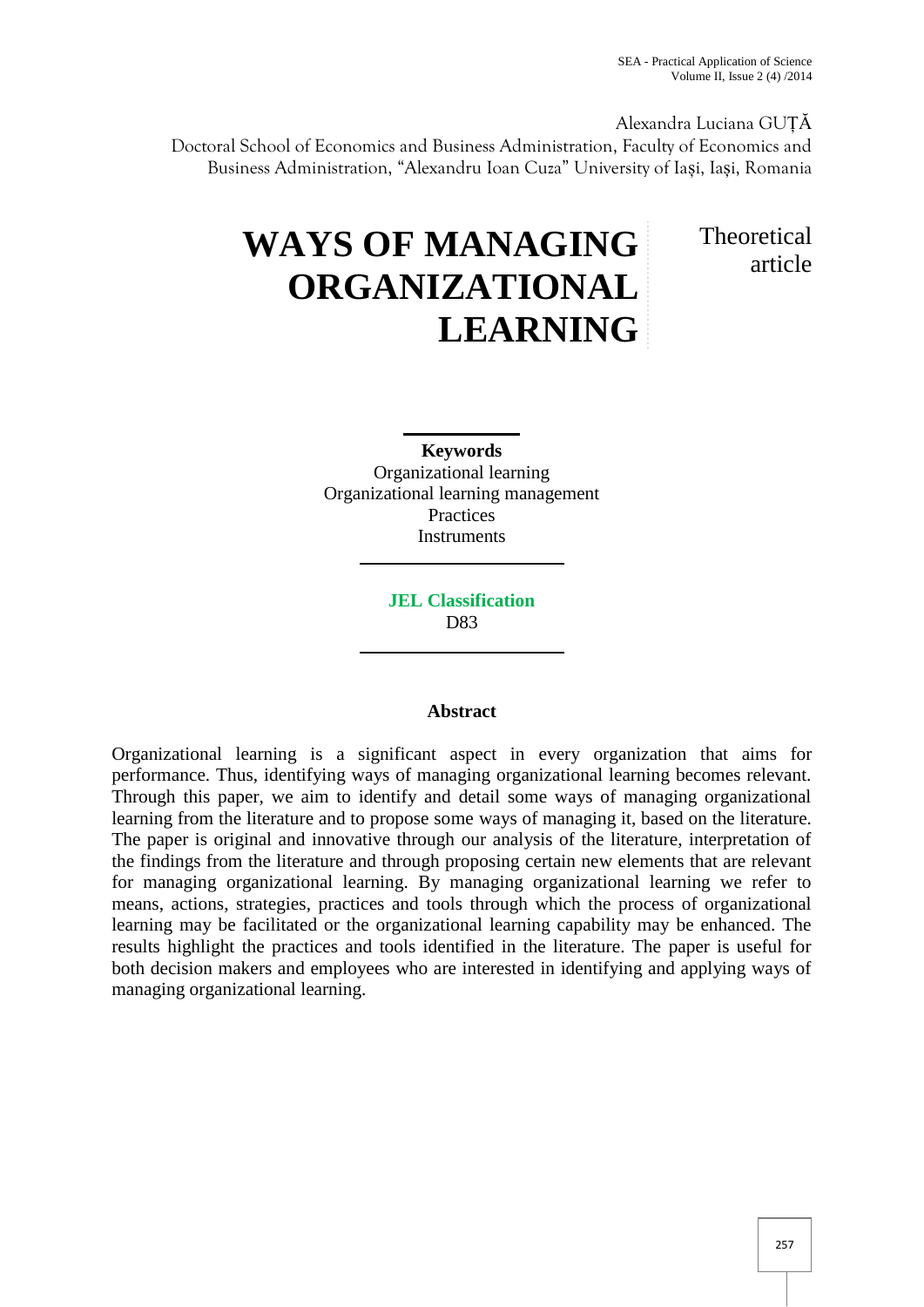### **Introduction**

After analyzing the scholarly, scientific literature that addresses the topic of "organizational learning", the author of this paper considers that the literature is vast, fragmented, contradictory regarding to some of the issues or lacking empirical research in some of the issues. Comparatively, the scholarly, scientific literature and, specifically, empirical studies, in which organizational learning management is treated is almost non-existent. The studies in the area of organizational learning management are in very few number and are undertaken based on different perspectives. These studies refer to practices and/or tools through which the facilitation of organizational learning is aimed (more specifically, the facilitation of the use of sub systems that are part of an organizational learning system is aimed) or a connection to organizational learning capability is identified, from which it could be inferred that, through some practices/tools, organizational learning capability may improve (hypothetical expressing is used because only the correlation has been identified, but not the causality).

One possible cause for the precariousness of studies on the topic of managing organizational learning might be the fact that organizational learning has been studied from different point of views, that do not converge to a common reference point, which could make it difficult to propose ways of managing organizational learning. However, this task would be eased if the contexts are well defined. This latter aspect – the difficulty of proposing or identifying actions, means to achieve organizational learning management, to facilitate the process of organizational learning, to improve organizational learning capability – can be explained by the fact that the multitude of factors that influence the process of organizational learning, facilitating or inhibiting it, and the multitude of perspectives from which organizational learning was approached may lead to great difficulties in elaborating ways of achieving organizational learning management.

By managing organizational learning the author of this paper refers to means, actions, strategies, practices and tools, instruments through which either the process of organizational learning may be facilitated or the organizational learning capability may be improved (the author of this paper focuses on means such as human resource management practices, on implementing organizational learning systems and their management and on managing based on the factors that influence organizational learning, thus on the means through which the presence and action of the factors that have a positive impact on organizational learning is facilitated).

#### **The concept of "organizational learning"**

Organizational learning is a concept that is widely approached in the literature and, at the same time, it is a vast and disputed concept.

Marshall, Smith, and Buxton (2009) highlight that, although the notion of organizational learning was first used by Cyert and March in 1963, the interest in this concept has become more prominent in the early 1990s (also see Crossan, & Guatto, 1996). Organizational learning as a construct emerged in 1958, with the work of Dearborn, and Simon (Casey, 2005).

Tsang (1997, p. 73) highlights that the writings in the literature on organizational learning have "little consensus in terms of definition, perspective, conceptualization, and methodology". This aspect can be appreciated to be true until the present day.

Many definitions have been given for the concept of "organizational learning". One of the first ways of defining organizational learning is in terms of error detection and correction and it was offered by Argyris, and Schön (1978). However, due to the limited size of this paper, and taking into consideration that including and analyzing the large number of definitions that exist in the literature would exceed the scope of this paper, the focus is going to be on the definitions that are in agreement with the author's of the present paper point of view on organizational learning.

Slater, and Narver (1995, as cited in Bontis, Crossan, & Hulland, 2002, p. 439) define organizational learning in the following way: "At its most basic definition, organizational learning is the development of new knowledge or insights that have the potential to influence behaviour".

Crossan, Lane, White, and Djurfeldt (1995, p. 353) offered the following definition: "Learning is a process of change in cognition and behavior, and it does not necessarily follow that those changes will directly enhance performance." The author of this paper is interested in this definition due to the idea related to performance. However, regarding behavior the perspective with which the author agrees is that of Slater, and Narver (1995, as cited in Bontis, Crossan, & Hulland, 2002).

It has been considered that learning takes place at the cognitive level (changes in cognition) and that changes in behavior mean adaptation (Fiol, & Lyles, 1985), but, according to more recent and comprehensive opinions, learning can take place both at cognitive and behavioural level (Easterby- Smith, Crossan, & Nicolini, 2000; Argote, 2011), even without making distinction between the two (Easterby-Smith, Crossan, & Nicolini, 2000). The author of this paper adheres to the perspective according to which learning can occur both at a cognitive and a behavioral level.

Learning is a multi-level process. Learning can take place at individual, group, organizational and inter organizational levels, after Boh, Slaughter, and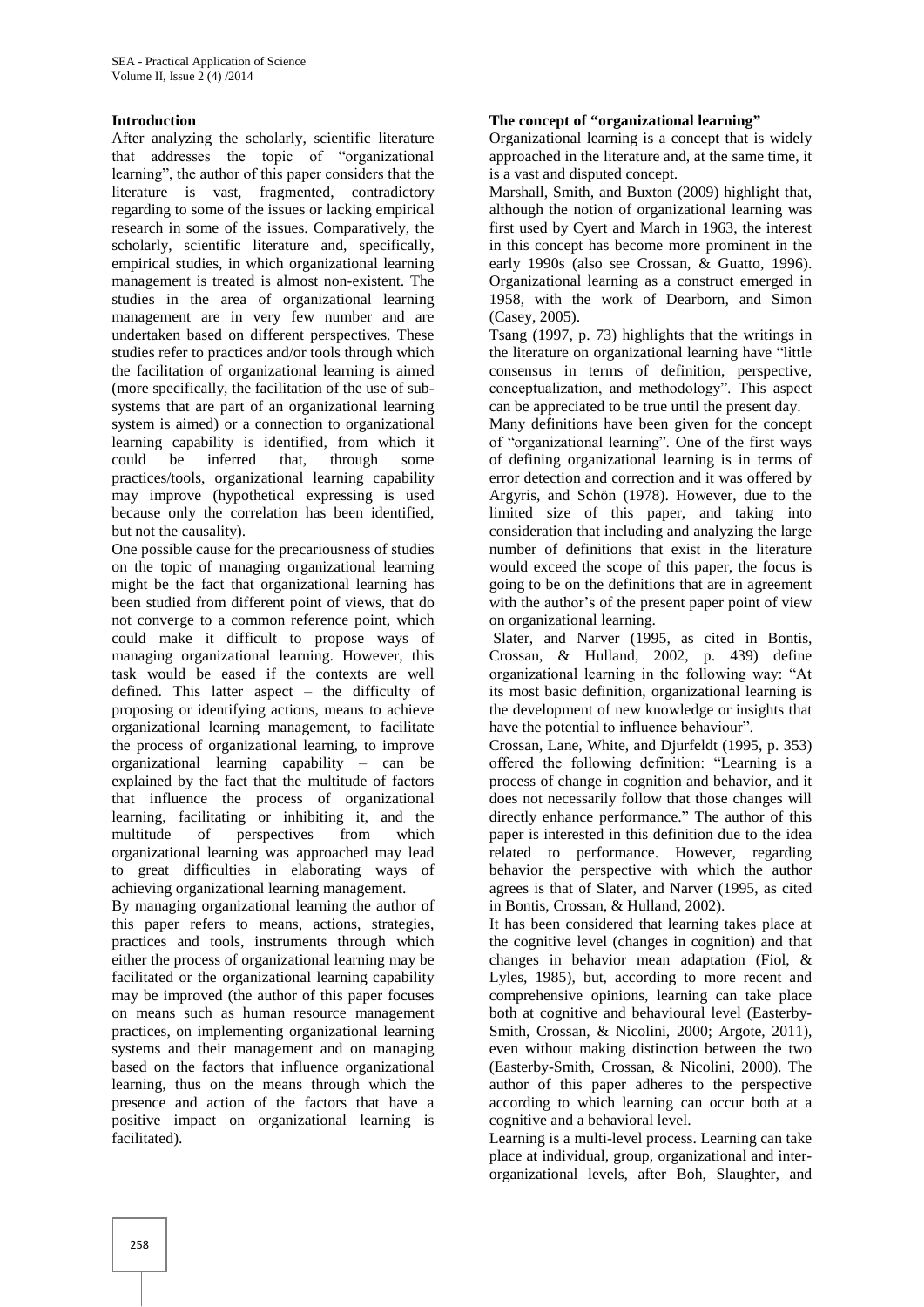Espinosa, 2007; Holmquist, 2004; Ibarra, Kilduff, and Tsai, 2005; Sanchez, 2001 (in Škerlavaj, Dimovski, & Desouza, 2010).

Organizational learning can be analyzed as a process or as capability.

As a process, organizational learning is composed of a certain number of processes, contructs or phases. Two perspectives that are of reference in the literature are those proposed by Huber (1991) and respectively Crossan, Lane, and White (1999).

Huber (1991) treats organizational learning from the perspective of four constructs: knowledge acquisition, information distribution, information interpretation and organizational memory.

Huber (1991, p. 89) emphasizes the following perspective on organizational learning: "An entity learns if, through its processing of information, the range of its potential behaviors is changed."

Crossan et al. (1999) adopt a perspective on organizational learning based on four processes: intuiting, interpreting, integrating and institutionalizing, and they consider the individual, group and organizational levels. One of the researchers' premises is that "Organizational learning involves a tension between assimilating new learning (exploration) ans using what has been learned (exploitation)." (Crossan et al., 1999, p. 523).

Intuiting is mainly a subconscious process. Intuition is considered to involve "some sort of pattern recognition" (Crossan et al., 1999, p. 526, after Behling, & Eckel, 1991), while interpreting is related to the "conscious elements of the individual learning process" (Crossan et al., 1999, p. 528). Cognitive maps are developed by individuals, through this process. Integrating involves "coherent, collective action" (Crossan et al., 1999, p. 528). Institutionalizing "sets organizational learning apart from individual or ad hoc group learning" (Crossan et al., 1999, p. 529).

By correlating the four processes (intuiting, interpreting, integrating and institutionalizing) with the three levels (individual, group and organizational) considered by Crossan et al. (1999), the researchers appreciate that the four processes can appear in the following manner: intuiting at individual level, interpreting at the individual and group levels, integrating at the group and organization levels and institutionalizing only at the organization level.

A more recent proposal on the processes of organizational learning is that of Argote (2011): creating, retaining and transferring of knowledge.

As was previously mentioned, organizational learning can also be analyzed as capability.

Organizational learning capability is considered to be the "organisational and managerial characteristics that facilitate the organisational learning process or allow an organisation to learn" (Chiva, Alegre, & Lapiedra, 2007, p. 225).

Organizational learning capability is directly related to factors that facilitate organizational learning.

Organizational learning capability has been studies in several studies throughout the literature.

Chiva et al. (2007) have considered five dimensions for organizational learning capability: experimentation, risk taking, interaction with the external environment, dialogue and participative decision making.

Gelard, and Mirsalehi (2010) have taken into consideration the following dimensions: open environment and experimentation, risk taking, interaction with the external environment, distribution and sharing of internal knowledge, system thinking, ongoing training and participative decision taking.

Jerez-Gómez, Céspedes-Lorente, and Valle- Cabrera (2005) proposed the following dimensions: managerial commitment, systems perspective, openness and experimentation, knowledge transfer and integration.

These details regarding organizational learning capability are presented with the only purpose to understand what this concept refers to. Thus, the author is not going to further present in detail notions about organizational learning capability.

Another relevant aspect is the relationship between<br>organizational learning and organizational organizational performance.

Organizational performance is a concept to which many definitions have been attributed (see Abu- Jarad, Yusof, & Nikbin, 2010).

Abu-Jarad et al. (2010, p. 28) present several definitions of organizational performance, according to different researchers' visions: "performance is equivalent to the famous 3Es (economy, efficiency, and effectiveness of a certain program or activity" (after Javier, 2002), "organizational performance is the organization's ability to attain its goals by using resources in an efficient and effective manner" (after Daft, 2000), "the ability of the organizationa to achieve its goals and objectives" (after Richardo, 2001).

Okafor (2006, p. 1) defines performance as "the outcome of work" and mentions that "it provides the linkage between the goals of an organization and its effectiveness".

Another way of defining performance is through "the actual results achieved compared to the desired results" (Leen Yu, Hamid, Ijab, & Soo, 2009, p. 815, after Dess, & Robinson, 1984).

Organizational learning is considered to be "a source of sustainable competitive advantage" (Škerlavaj et al., 2010, p. 189, after de Geus, 1988) and a "driver of corporate performance" (Škerlavaj et al., 2010, p. 189, after Sorenson, 2003; Stata, 1989; Tucker, Nembhard, & Edmondson, 2007).

Superior knowledge bases that result from organizational learning are associated to superior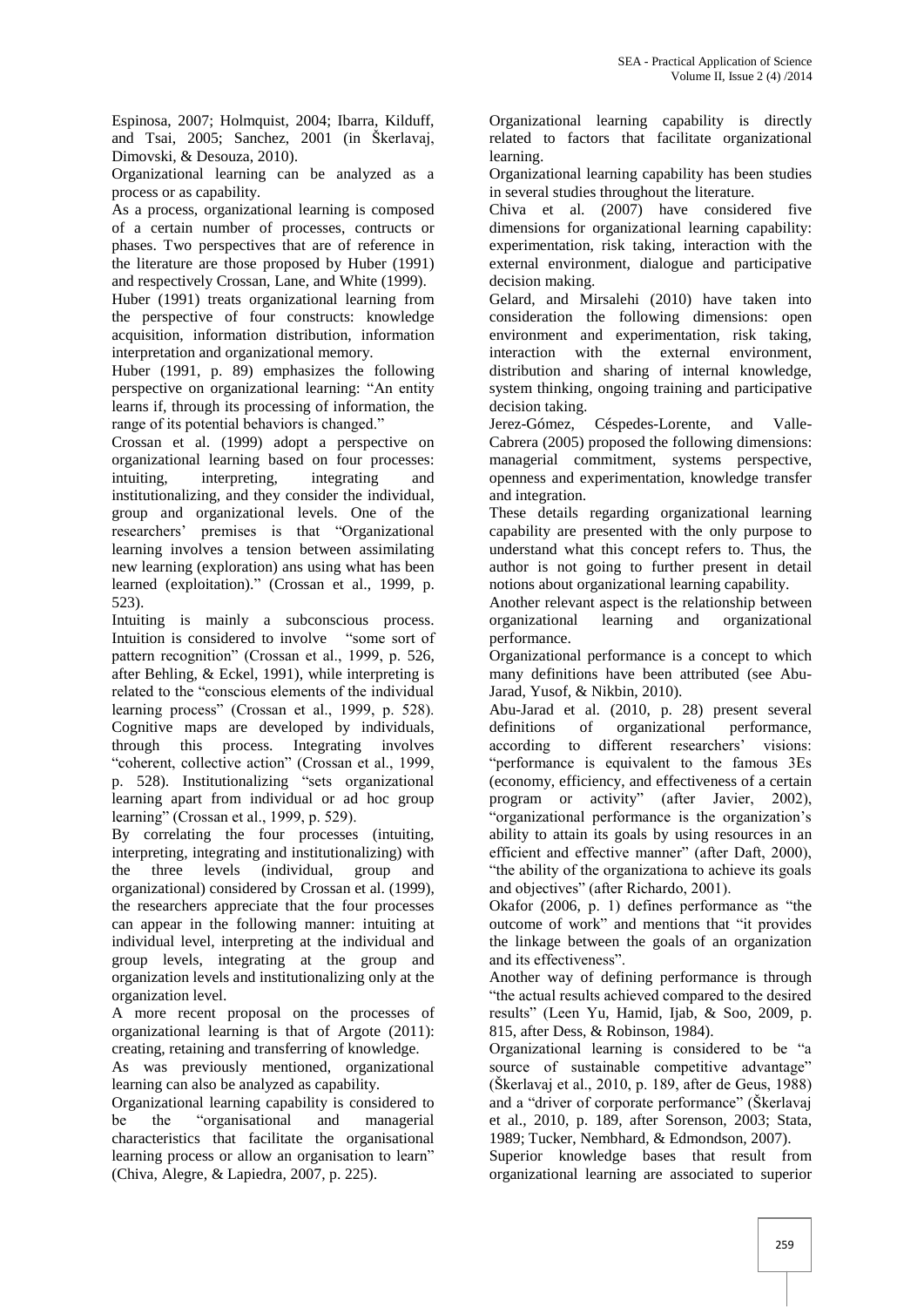performances of organizations (Garvin, 1998; Senge, 1990, in Curado, 2006).

Thus, it can be seen that the literature emphasizes that organizational learning influences organizational learning directly and positively.

However, the relationship between organizational learning and organizational performance is complex, as Crossan et al. (1995) state, but this aspect will be treated at a later point in this paper.

#### **Ways for improving organizational learning capability and/or facilitating the organizational learning process**

#### **Practices and tools used in an organizational learning system**

In this paper some details about systems and about organizational learning systems are included, considering that practices and tools that can be used for the benefit of organizational learning will be treated further. The practices and tools can facilitate the use of sub-systems that are part of a model of an organizational learning system or can enhance their learning capabilities (Chen, 2005b).

Organizational learning systems is an area in the field of Organizational Learning thematic that is not cristalized in the literature.

Considering the systems theory, the following definition of a system (in general) can be considered: "A 'system' is described in basic texts as:

-a set of inter-related parts;

-specified (or specifiable) relations between the parts; and

-a system boundary (implying a system environment" (Stewart, & Ayres, 2001, p. 81, after Alexander, 1974; Teague, & Pidgeon, 1985).

Another definition would be: "A system is a set of interacting units or elements that form an integrated whole intended to perform some function" (Skyttner, 1996, pp. 16-17).

From a constructivist perspective, systems do not exist independently from the human mind (Skyttner, 1996). The author of the present paper considers that this also applies in the field of Management. When referring to organizational learning systems, after analyzing the literature, it can be inferred that these are, in general, mental constructions.

Although the literature which treats the management of organizational learning is poor and lacks consistency, certain practices/tools can be identified.

Chen (2005b) has identified several practices and tools through which organizational learning capability may be enhanced. Through the notion of "organizational learning capability" Chen (2005b) refers to the capability of an organizational learning system, which is composed of nine organizational learning sub-systems, thus the focus is on enhancing the organizational learning capabilities of the nine sub-systems.

Chen (2005b) starts from an integrated model of an organizational learning system, which was proposed in another work of Chen's (2005a). The researcher treats in both papers the problematic of the proposed system and in one of the papers the researcher identifies and details several practices and tools through which the use of each organizational learning sub-system is facilitated and, respectively, the nine sub-systems' learning capabilities can be enhanced.

The nine sub-systems of the organizational learning system proposed by Chen (2005a, 2005b) are: discovering (discovery and monitor of challenges, opportunities, changes or problems from the internal and external environment), innovating (for finding new ways of dealing with changes), selecting (allows organizations to make appropriate choices between different innovative ideas), executing (putting the new ideas into practice in an effective way), transferring (what is obtained by individuals or teams in terms of experience, ideas or practices needs to be transferred to the rest of the organization), reflecting (useful in order for organizations to learn from their experiences), knowledge from environment, contributing knowledge to environment, building organizational memory. Taking into consideration that our focus is not on organizational learning systems, we are not going to further detail each of the nine sub-systems.

Chen (2005b) addresses organizational learning from the perspective of organizational learning systems. It is considered that all organizations have an organizational learning system. Chen (2005a, p. 481) conceives the organizational learning system as an ensemble of nine sub-systems, and defines an organizational learning system as being a system that is "embedded in an organization's human resource, structure, process, policy and culture". It can be interpreted that Chen (2005b) puts an equal sign between the organizational learning system and the organizational learning capability of a company. Although the author of the present paper considers plausible and agrees to the idea that organizational learning systems may have different learning capabilies, the author of the present paper appreciates that an organizational learning system may have a capability equal to zero, therefore becoming inexistent within an organization.

Chen (2005b) does not take into consideration the perspective according to which organizational learning capability would be represented by facilitating factors of organizational learning. Chen (2005a, p. 480) analyzes "organizational learning from the perspective of system instead of process". The model proposed by Chen (2005a), that aims an

organizational learning system, has been developed based only on qualitative research methods, hence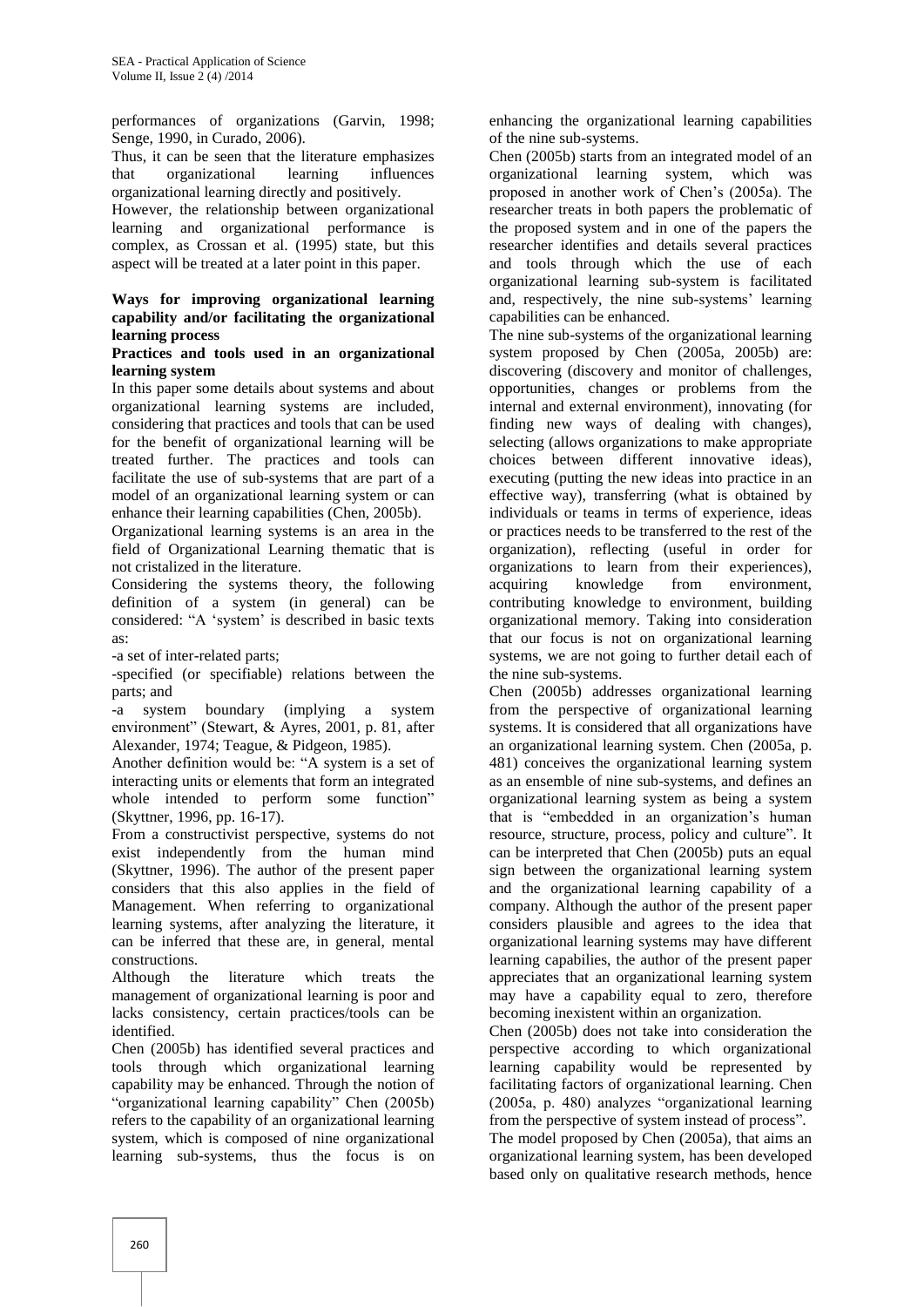there should be caution regarding the generalization of the model, according to Chen (2005a). However, the author of the present paper considers that the organizational learning system developed and detailed by Chen (2005a; 2005b) is a useful starting point and a basis for further research that could address organizational learning systems.

In connection with the organizational learning system with its nine sub-systems, Chen (2005b) has identified 35 practices and tools through which the use of the nine sub-systems can be facilitated and, respectively, the learning capabilities at the level of the nine sub-systems that are part of the organizational learning system can be enhanced.

Also, each of the 35 practices/tools has a heavy impact on one of the nine sub-systems of the organizational learning system and some of the practices/tools also have a light impact on one or more of the sub-systems (Chen, 2005b).

The 35 practices and tools, after Chen (2005b), are: employee survey system; customer survey system; scenario planning; TCS (Total Customer Satisfaction); TFE (Teaming For Excellence); work-out; "I Recommend"/ "Idea Box"; system thinking; reverse thinking; dialectical thinking; dialog; optimal decision-making; open competition for jobs and promotions; CAP (Change Acceleration Process); PDD (Planning and Development Discussion); internal benchmarking and best practice sharing; mentor system; job rotation; AAR (After Action Review); 360-degree performance evaluation system; external benchmarking; recruiting talent from outside; external advisory group; employing external consulting; attending external training programs; searching external knowledge; collaboration, joint venture or strategic alliance; mutual exchange activities; providing training programs to outside; publishing organizational management experience; consulting for outside organizations; public presentations; providing knowledge on a public Web site; building an organizational knowledge base; building an organizational knowledge map.

Chen (2005b) presents details for all of the 35 practices and tools.

The author of the present paper has selected a number of 10 practices and tools, that are detailed below.

The employee survey system implies developing different methods through which an organization can obtain information from its stakeholders (employees, customers, suppliers and so on). This practice implies adopting analytical tools for data analysis, so that emerging problems, challenges or opportunities can be discovered (Chen, 2005b).

The customer survey system is useful for collecting information about customers: customers' satisfaction, suggestions or potential problems (Chen, 2005b).

AAR (After Action Review) implies reflecting on and reviewing of different situations that took place in an organization (Chen, 2005b).

Attending external training programs implies knowledge through employees' participation to trainings that are held by experts from outside the organization (Chen, 2005b).

Searching external knowledge implies searching information/knowledge from different sources, such as books, journals, web sites and so on (Chen, 2005b).

Collaborations, joint ventures, or strategic alliances involve acquiring and also contributing with knowledge to an organization's partners (Chen, 2005b).

Building an organizational knowledge base implies creating a base in which different documents, reports, academic journals, books and so on can be stored electronically (Chen, 2005b).

Building an organizational knowledge map: the knowledge map contains people's names, their contact information, experiences and expertise. The map must then be distributed so that people can find others in the organization with whom they can consult with for solving different problems of share experiences (Chen, 2005b).

TFE (Teaming For Excellence) implies crossfunctional cooperation(Chen, 2005b).

Dialog can be considered to be related to teamwork and team learning. Through dialog, team members "enter into a genuine <<thinking together>>" (Chen, 2005b, p. 15, after Senge, 1990).

The 10 practices and tools that we have selected are presented more thoroughly in Chen (2005b).

As Chen (2005b) argues, organizations should consider some aspects when taking into account the implementation of different practices and tools, through which developing organizational learning capability (from the perspective of organizational learning sub-systems) is aimed. To exemplify, organizations should take into account which of the practices/tools are easier to implement and which are their priorities regarding the improvements of the nine organizational learning sub-systems capabilities, according to the needs that an organization has at a given time.

Through the practices and tools identified by Chen (2005b), facilitating the use of the nine organizational learning sub-systems/enhancing the learning capabilities of the nine sub-systems is aimed. Between the nine organizational learning sub-systems and the organizational learning processes/constructs identified in different perspectives from the literature several similarities or even overlaps can be identified.

If we relate to Huber's (1991) perspective for the organizational learning processes/constructs (knowledge acquisition, information distribution, information interpretation and organizational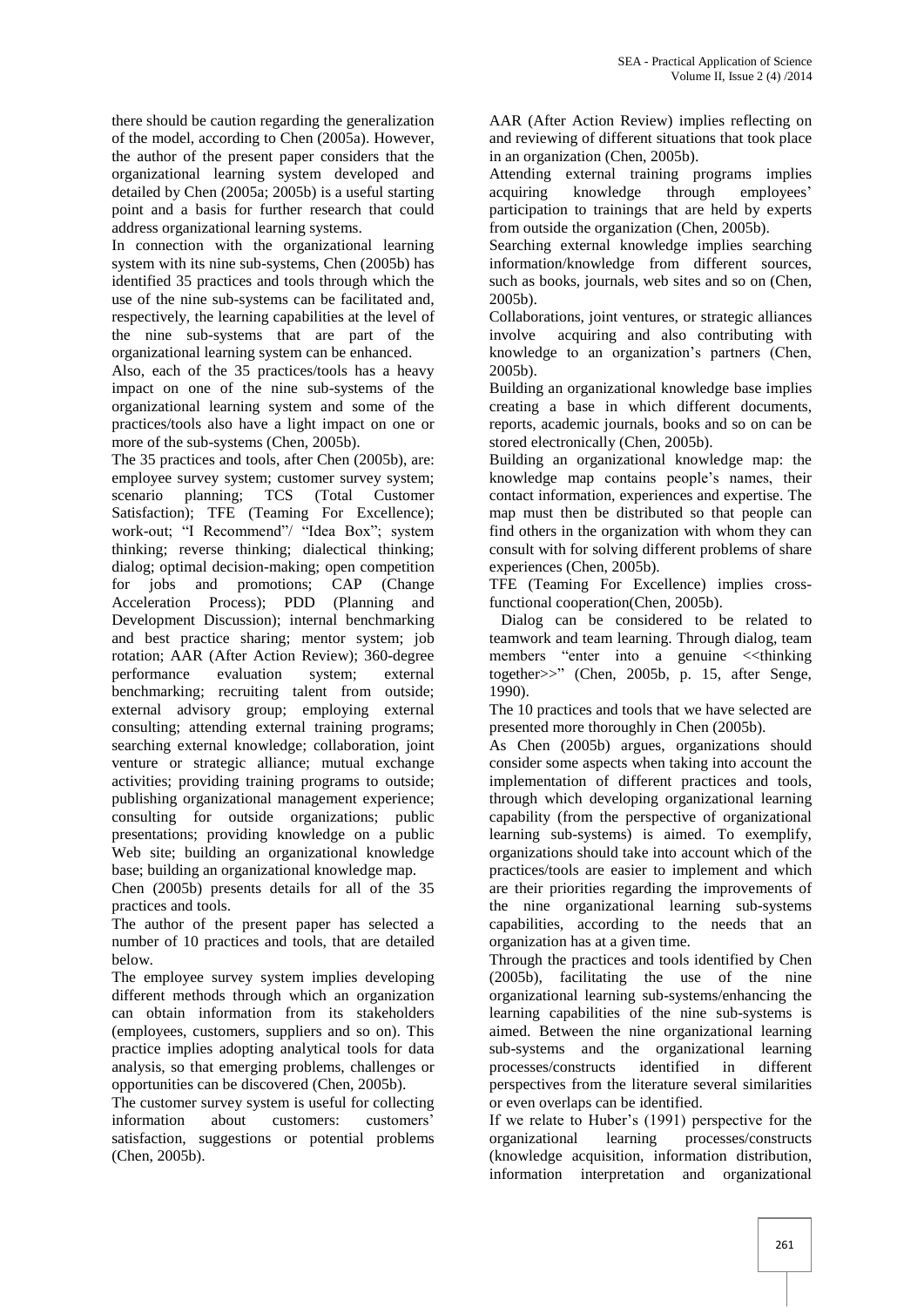memory), the following correspondence between the nine sub-systems of the organizational learning system (Chen, 2005b) and the four organizational learning processes/contructs (Huber, 1991) may be made. For example, discovering sub-system and acquiring knowledge from environment sub-system may be linked to the process of knowledge acquisition; organizational memory is also a sub system ("building organizational memory sub system") of the organizational learning system and a component of organizational learning (however, proposing this type of associations is subjective).

Considering the above ideas, it may be appreciated that the practices and tools that aim a part of the sub-systems of the organizational learning system proposed by Chen (2005b) are useful for facilitating the occurrence of processes of organizational learning.

#### **Human resource management practices**

Human resource management practices could represent another way of managing organizational learning, with an emphasis on organizational learning capability.

To analyze different methods, modalities to improve organizational learning capability or to facilitate the process of organizational learning, in short, ways of managing organizational learning, the following definition of organizational learning learning capability (OLC) is included: "The OLC of a company is defined as the set of organizational factors or values that influence the propensity of the company to create and use knowledge" (López- Cabrales, Real, & Valle, 2011, p. 346, after Sinkula, Baker, & Noordewier, 1997).

Starting from the definition of organizational learning capability that was previously presented, and considering that "Organizational learning can be understood as a process" and that organizational learning capability "is constituted by those organizational characteristics that enable an organization to learn" (López-Cabrales et al., 2011, p. 346), López-Cabrales et al. (2011) have undertaken a research through which they analyze: the associations between human resource management practices (selection, development, appraisals and rewards) and organizational learning capability; the association between the value and, respectivelt, the uniqueness of human capital and organizational learning capability; the possibility that the relationship between human resource management practices and organizational learning capability is mediated by the human capital (by the value and, respectively, the uniqueness of human capital).

In the present paper, the interest falls on the association between human resource management practices and organizational learning capability. The author of the present paper extends the idea and links human resource management practices with the process of organizational learning.

Thus, some aspects treated in the research conducted by López-Cabrales et al. (2011) are included in this paper, giving the fact that the mentioned research can constitute a starting point in proposing ways for achieving organizational learning management. Although in the mentioned research only the correlation has been determined, but not the causality relationship between human resource management practices and organizational learning capability, the ideas treated in the article may represent a starting point for improving organizational learning capability.

Although the researchers do not address a potential relationship that might exist between human resource management practices and the organizational learning process, we do not exclude the possibility that there might be an association between the two.

López-Cabrales et al. (2011, p. 346) highlight some actions that are considered to foster the capacity of organizations to learn: "generation of ideas by means of experimentation, continuous improvement and observation, working in teams, and participative policies."

López-Cabrales et al. (2011) consider Jerez- Gómez et al.'s (2005) perspective on organizational<br>learning capability, according to which capability, according to organizational learning capability has four dimensions: managerial commitment (includes recognizing the importance of learning and the development of a culture in which learning is promoted), systems perspective (involves common language, joint action), openness and experimentation (a climate of openness, being open to new ideas, promoting creativity), knowledge transfer and integration (simultaneous occurence). After some authors, learning is related to the

process of knowledge creation (López-Cabrales et al., 2011, after Huber, 1991). Taking into consideration the fact that, in some authors' opinion, knowledge creation in an organization is determined by the type of employees that are staffed (see López-Cabrales et al., 2011), López- Cabrales et al. (2011, after Lepak, & Snell, 1999) appreciate that selecting personnel that has a high potential for learning could provide higher learning capability than in the situation of selecting people that have a low potential. Furthermore, in order for an organization to improve its organizational learning capability, it should hire individuals who have potential for acquiring new knowledge and skills, who can tolerate high uncertainty, "who can adapt to changes in organizational contexts and in the dynamic of work activities" (López-Cabrales et al., 2011, p. 347, after Dyer, & Shafer, 1999).

Further, López-Cabrales et al. (2011, after Lengnick-Hall, & Lengnik-Hall, 2003) consider that organizations should incorporate, in the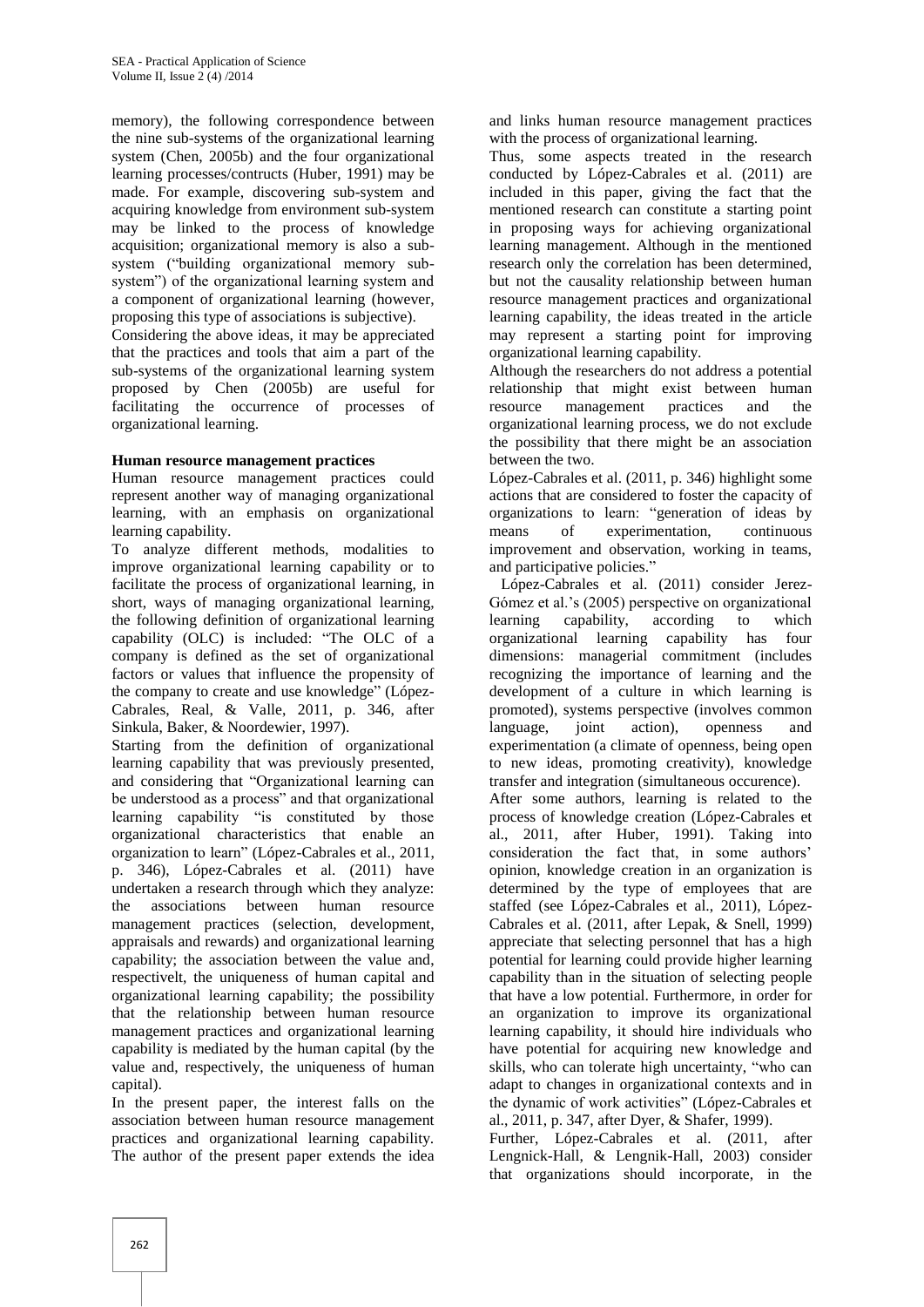selection processes, the attitude towards teamwork, interpersonal adaptability and other similar criteria.

We agree with the ideas presented by López- Cabrales et al. (2011) regarding the emphasis on the link between human resource management practices and organizational learning capability. If, in the selection processes, an assessment of the candidates in terms of their capacity for learning, openness to teamwork and knowledge sharing, tolerance towards uncertainty, adaptability, these activities might lead to improvements in organizational learning capability.

Other practices are represented by the implementation of adapted, personalized policies for personnel development, such as: trainings, delegation of responsibilities, involving employees in the decision making process or individual career management (López-Cabrales et al., 2011). These practices prove the commitment of the managers towards organizational learning and the openness to experimentation (see López-Cabrales et al., 2011, after Garvin, 1993).

Another type of practices that is considered by López-Cabrales et al. (2011) to be positively associated with organizational learning capability is represented by competence-based appraisals and rewards. Through the performance appraisal systems acquiring new skills or knowledge can be measured; another related aspect that is taken into consideration is represented by rewarding creativity (López-Cabrales et al., 2011). Regarding the process of appraisal, managers must offer feedback so that performance related issues can be solved, overcome and learning (from solution assessment) can be fostered (López-Cabrales et al., 2011, after London, & Smither, 1999). It is considered that appraisals that are based on employees competencies "motivate employees to acquire new knowledge and skills that they can apply in an organizational context of openness and experimentation", which are dimensions that are part of organizational learning capability (López- Cabrales et al., 2011, p. 348, after Kang, Morris, & Snell, 2007). It is also considered that including "incentives in order to reward the search for new solutions" is necessary (p. 348, after Mumford, 2000).

The above presented ideas highlight the fact that human resource management practices could represent ways, methods, modalities through which the improvement of organizational learning capability could be facilitated.

Although in López-Cabrales et al.'s (2011) research the link between human resource management practices and the process of organizational learning is not approached, there may be a correlation between the two. Also, organizational learning capability and the process of organizational learning may be correlated.

López-Cabrales et al. (2011) also indicate the existence of an association between human capital and organizational learning capabity, but this issue is beyond the scope of the present paper.

#### **Proposing other ways of managing organizational learning**

There has been previously stated that, in terms of managing organizational learning, the interest, in this paper, is on means through which organizational learning capability may be improved, enhanced and the process of organizational learning may be facilitated.

Starting from the factors that can influence organizational learning positively, facilitating it, or negatively, inhibiting it, there can be identified different ways of managing organizational learning, through interventions on the factors that influence it.

An analysis of the factors that influence organizational learning is beyond the scope of the present paper. The literature is vast and different perspectives take into consideration different factors, some that are more general, some that are more specific.

A series of factors that can be considered to be general have been identified by Fiol and Lyles (1985): culture, strategy, structure and environments. By "culture" it should be understood "organizational culture". Two other factors that appear in studies are: organizational stage of development, resource position (see Bapuji, & Crossan, 2004).

Organizational culture is a factor whose major influence on organizational learning can not be disputed.

A learning oriented culture has attributes such as (Hawkins, 2005): shared values (after Hitt, 1995; Ulrich, Jick, & Von Glinow, 1993); collaboration (after Leithwood, Leonard, & Sharratt, 1998), openness (after McGill, & Slocum, 1993; Nevis, DiBella, & Gould, 1995; Snell, 2001) or trust, commitment (after Barker, & Camarata, 1998) and actively promoting learning communities (after Teare, & Dealtry, 1998).

Thus, one way of intervening would be by developing a coherent system of values and norms or making changes to the existing system of values and norms, so that it includes aspects regarding organizational learning (knowledge acquisition or transfer, organizational memory). The system of values and norms needs to be accepted by the employees. Ideas such aas collaboration, trust and commitment should be promoted.

Another measure through which the organizational learning process can be facilitated is by enunciating objectives at organizational, departmental, team and individual levels. This way, learning can become an integrated aspect in current activities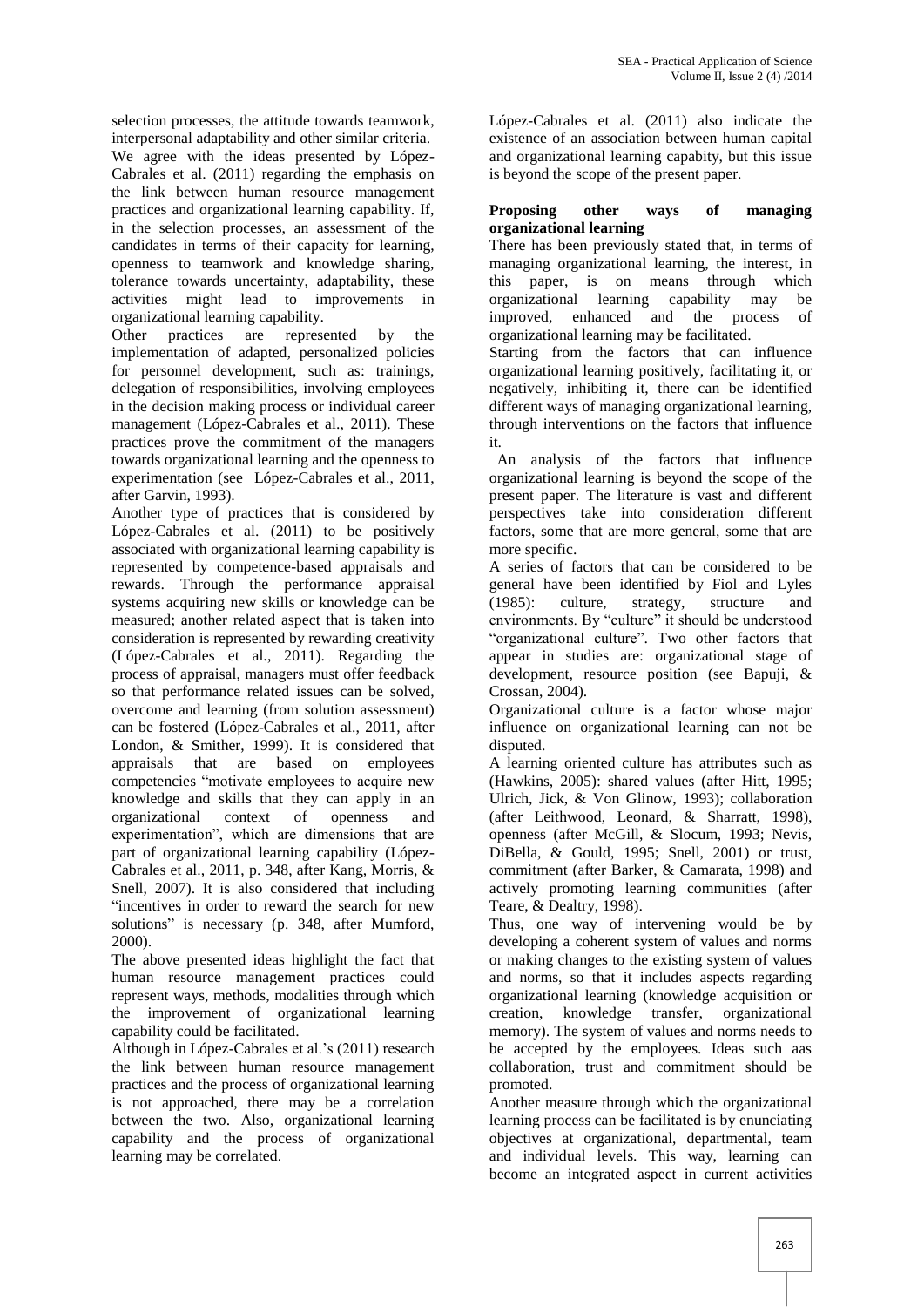and it can be seen as a finality of the experiences through which employees, teams and the organization are passing through.

Organizational learning capability is directly related to contextual factors that influence organizational learning. Some classifications for the dimensions of organizational learning capability have been mentioned earlier in this paper. Chiva et al. (2007) have considered the following dimensions: experimentation, risk taking, interaction with the external environment, dialogue, participative decision making.

Knowledge acquisition and knowledge creation may be facilitated through experimentation, in association with accepting and taking risks. Creating an organizational climate in which experimentation and risk taking are promoted can lead to improvements in organizational learning capability, which facilitates the occurrence of the organizational learning process.

To improve organizational learning capability and to facilitate the organizational learning process, an organization's management should take into consideration and promote currently the employees involvement in decision making processes. This way, the employees' commitment increases, they feel more motivated (also, see Chiva et al., 2007, after Scott-Ladd, & Chan, 2004), more responsible and more useful and, indirectly, it/these can lead to an increase in employees' interest for learning, in order to improve the way in which they perform their tasks, to improve the way of solving current problems or new ones and to improve the way in which challenges are addressed.

Another aspect that could lead to improving organizational learning capability/to facilitating the process of organizational learning would consist in taking responsibility at corporate level for organizational learning.

#### **Management of the relationship between organizational learning and organizational performance**

A very important issue in the study of organizational learning is the relationship between organizational learning and organizational performance.

It is generally appreciated that there is a direct and positive link between organizational learning and performance. More precisely, better organizational learning would lead to better performance at organizational level. In this section, reference is made to the process of organizational learning (the ideas presented below refer to organizational learning as a process).

However, some researchers, such as Crossan et al. (1995), highlight that the relationship between organizational learning and performance is a complex one. In this paper, there is agreement with this point of view.

It is generally admitted that learning is beneficial and also that it can be influenced in order to enhance performance (see Crossan et al., 1995). However, learning is considered to be "a process of change in cognition and behavior, and it does not necessarily follow that those changes will directly enhance peformance" (Crossan et al., 1995, p. 353). Thus, learning and improvements in performance can not be considered equivalent.

Crossan et al. (1995) also highlight that, in the short term, learning may have a negative impact on performance due to the fact that practices that are familiar may be abandoned in favour of "new and unfamiliar ways of operating" (Crossan et al., 1995, p. 353).

Considering the ideas approached until this point, it can be seen that managing the relationship between learning and organizational performance becomes relevant.

Crossan et al. (1995) state that, through an active management of the relationship between organizational learning and performance, the probability to obtain improvements in performance can increase. In this regard, the researchers offer an example (p. 353): the recognition of the fact that "performance may deteriorate before it improves".

The author of the present paper takes the previous idea one step further and highlights that the valorisation of the changes in cognition and behavior, which might lead to deteriorations in performance, before a potential improvement in performance, is important and it would represent a mean of managing the relationship between organizational learning and organizational performance.

Organizational learning may influence performances positively or negatively (Hawkins, 2005, after Crossan et al., 1995). Thus, organizational learning is not always beneficial to an organization.

Thus, the author of the present paper can formulate two ideas that could relate to the management of the relationship between the process of organizational learning and organizational performance. One idea refers to an awareness regarding the fact that organizational learning is not always beneficial for an organization. From this idea derives another one: trying to guide what the organization learns, so that learning is beneficial.

The ideas presented in this section represent potential ways of managing the relationship between the process of organizational learning and organizational performance.

## **Conclusions**

Through this paper, the aim was to identify and detail some ways of managing organizational learning, from the literature, and to propose some ways of managing it, based on the literature. Although the focus was on organizational learning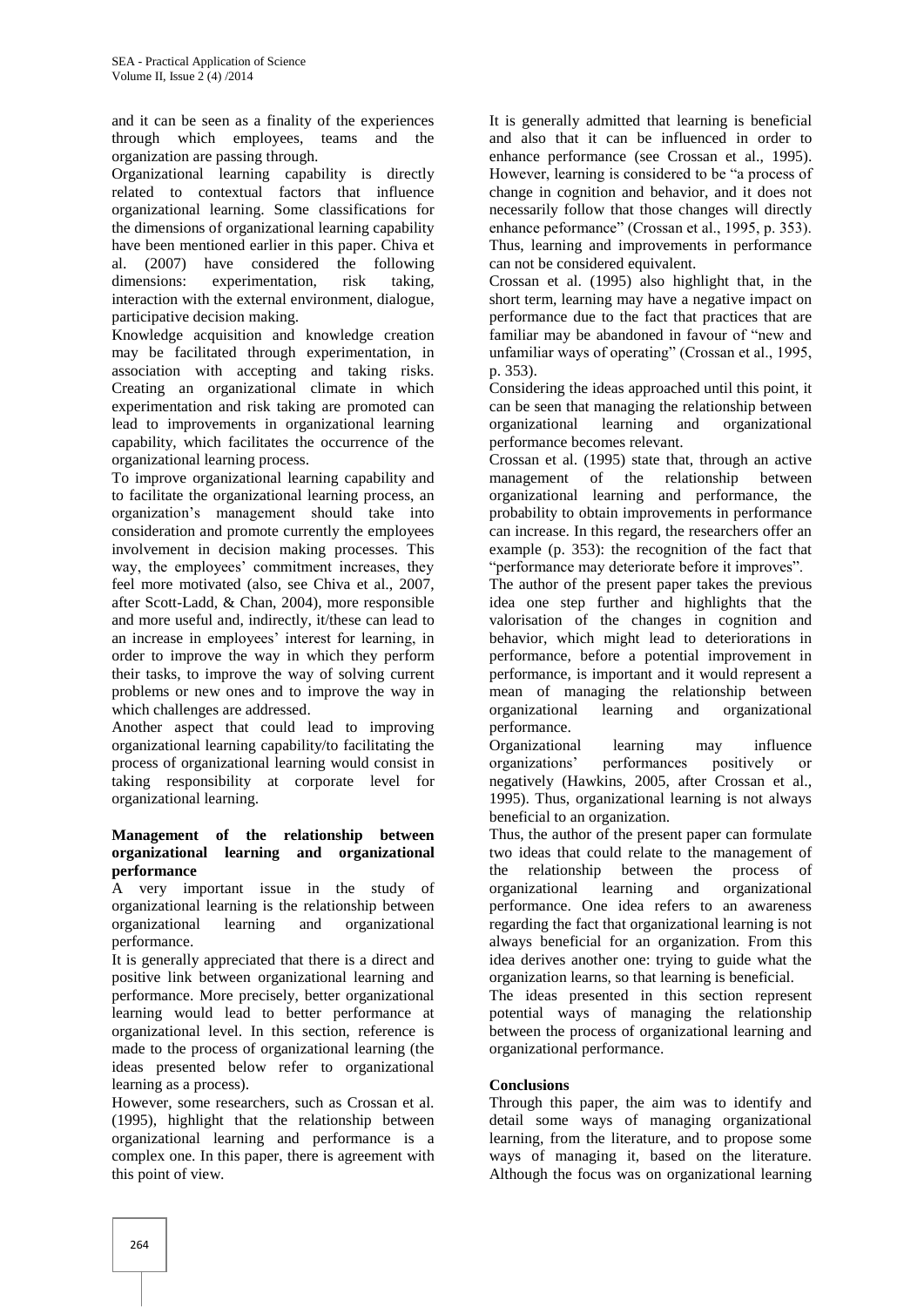capability and the process of organizational learning and possible ways of enhancing respectively facilitating them, in this paper there has been considered the idea of managing the relationship between the process of organizational learning and organizational performance. When studying organizational learning, its relationship to organizational performance is important. Thus, managing the relationship between organizational learning and organizational performance becomes relevant.

It can be concluded that the literature is fragmented and studies are quite inexistent when it comes to analyzing possibilities for managing organizational learning.

Chen (2005b) focused on an organizational learning system and identified 35 practices and tools that are used in organizations. Although Chen's (2005b) study refers to an organizational learning system, it can be appreciated the practices and tools identified by Chen (2005b) may be useful facilitating organizational learning.

López-Cabrales et al. (2011) focused on human resource management practices and associated these practices with organizational learning capability. In the present paper, it has been appreciated that also the process of organizational learning could be facilitated through these practices.

The author of the present paper has also considered a series of aspects that could represent punctual ways that could be used for enhancing organizational learning capability or for facilitating the process of organizational learning (the first can lead to the second).

Finally, in this paper there has benn highlighted that another important aspect is the management of the relationship between the process of organizational learning and organizational performance.

Concluding, the literature treating methods, modalities, actions, practices, tools and so on through which organizational learning capability can be enhanced or the process of organizational learning can be facilitated is quite precarious and vague, leaving room for researcher to further propose ideas in terms of ways of managing organizational learning, more precisely enhancing organizational learning capability or facilitationg the process of organizational learning. Also, managing the relationship between the organizational learning process and organizational performance leaves room for further theoretical or empirical studies.

## **Acknowledgements**

This work was cofinanced from the European Social Fund through Sectoral Operational Programme Human Resources Development 2007- 2013, project number POSDRU/159/1.5/S/142115

"Performance and excellence in doctoral and postdoctoral research in Romanian economics science domain"

## **References**

- [1] Abu-Jarad, I. Y., Yusof, N. A, & Nikbin, D. (2010). A Review Paper on Organizational Culture and Organizational Performance. *International Journal of Business and Social Science*, *1*(3), 26-46.
- [2] Argote, L. (2011). Organizational learning research: Past, present and future. *Management Learning*, *42*(4), 439-446. doi: 10.1177/1350507611408217
- [3] Argyris, C., & Schön, D. (1978). *Organizational learning: A theory of action perspective*. Reading, Mass: Addison Wesley.
- [4] Bapuji, H., & Crossan, M. (2004). From questions to answers: reviewing organizational learning research. *Management Learning*, *35*(4), 397-417. doi: 10.1177/1350507604048270
- [5] Bontis, N., Crossan, M. M., & Hulland, J. (2002). Managing an organizational learning system by aligning stocks and flows. *Journal of Management Studies*, *39*(4), 437-469. doi: 10.1111/1467-6486.t01-1-00299
- [6] Casey, A. (2005). Enhancing Individual and Organizational Learning. A Sociological Model. *Management Learning*, *36*(2), 131- 147. doi: 10.1177/1350507605052555
- [7] Chen, G. (2005a). An organizational learning model based on western and Chinese management thoughts and practices. *Management Decision*, *43*(4), 479-500. doi: 10.1108/00251740510593503
- [8] Chen, G. (2005b). Management Practices and Tools for Enhancing Organizational Learning Capability. *S.A.M. Advanced Management Journal*, *70*(1), 4-35.
- [9] Chiva, R., Alegre, J., & Lapiedra, R. (2007). Measuring organisational learning capability among the workforce. *International Journal of Manpower*, *28*(3/4), 224-242. doi: 10.1108/01437720710755227
- [10]Crossan, M. M., Lane, H. W., & White, R. E. (1999). An organizational learning framework: from intuition to institution. *Academy of Management Review*, *24*(3), 522- 537.
- [11]Crossan, M. M., Lane, H. W., White, R. E., & Djurfeldt, L. (1995). Organizational learning: Dimensions for a theory. *The International Journal of Organizational Analysis*, *3*(4), 337- 360.
- [12]Crossan, M., & Guatto, T. (1996). Organizational learning research profile. *Journal of Organizational Change Management*, *9*(1), 107-112. doi: 10.1108/09534819610107358